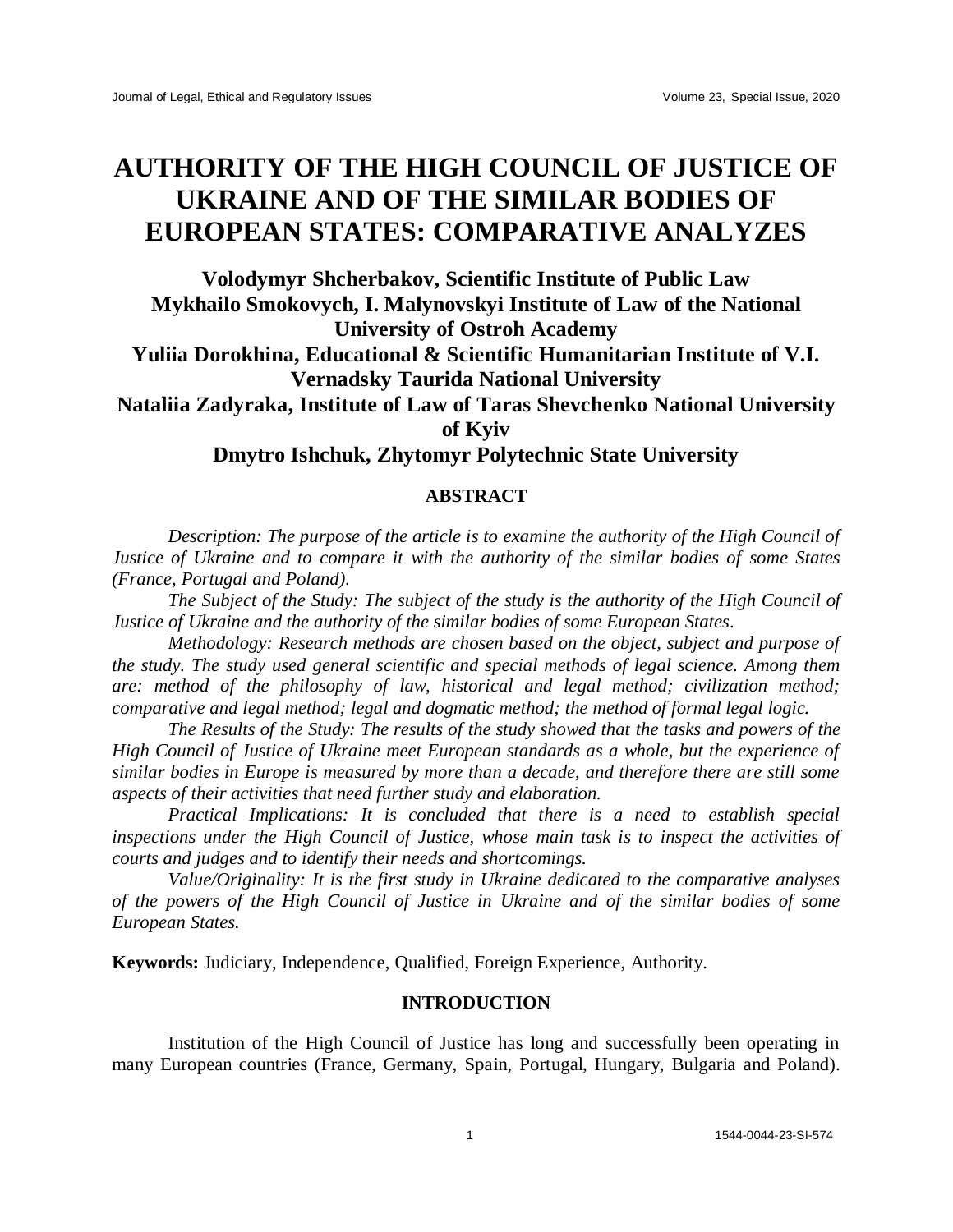The main task of this body is to form highly qualified judiciary capable of delivering quality and professional justice.

The need to establish such a public authority was mentioned, for the first time, in Recommendation No. R (94) 12 to Member States on the Independence, Efficiency and Role of Judges (Committee of Ministers of the Council of Europe, 1994). Paragraph 2 (c) of this Recommendation states that:

*"The body empowered to decide on the election and career of judges should be independent of government and administrative bodies. The provisions such as overseeing that its members are appointed by the judiciary and that the body decides on its own rules and procedures should be introduced in order to guarantee the independence of this body".*

This rule was further developed in the European Charter on the Statute for Judges (Council of Europe, 1998), which, in particular, emphasized that:

*"… for any decision relating to the preparation, selection, appointment, promotion or termination of office of a judge, the Law provides for the intervention of a body independent of the executive and the legislature, in which at least half are judges elected by the same judges in a manner that guarantees the widest representation of judges"*

Opinion no.10 (2007) of the Consultative Council of European Judges on the Council for the Judiciary at the service of society (Consultative Council of European Judges, 2007) and Recommendation CM/Rec (2010) 12 on judges: independence, efficiency and responsibilities (Committee of Ministers of the Council of Europe, 2017), which noted the important role of the Council of Justice in protecting the independence of the judiciary and judges, and defined the structure, powers, tasks and key principles of this body were further adopted.

The first body in Ukrainian history, which embodied the institutional independence of judges, was the High Council of Justice, which, in accordance with Article 1 of the Law of Ukraine "*On the High Judicial Council*" (Law of Ukraine, 1998), was a collegial, permanent, independent body, responsible for the formation of an independent, highly professional judiciary capable of delivering quality, honest and impartial justice on a professional basis, as well as for deciding on violations of requirements on incompatibility by judges and prosecutors, as well as bringing them to disciplinary responsibility within their competence". However, due to the high politicization and limited nature of its powers, it lost the opportunity to ensure the independence of judges (Korchevna & Korolenko, 2019).

The High Council of Justice of Ukraine is a body formed as a result of the reform of the High Judicial Council of Ukraine. Such a transformation took place given the need to transform the judiciary in Ukraine as a whole in order to bring it closer to European requirements and standards. Since the institution of the High Council of Justice is relatively new in the system of public authorities of Ukraine, many issues related to it remain insufficiently studied. Therefore, in the framework of this article, we will consider the powers vested in the High Council of Justice in Ukraine and compare them with the functions performed by similar bodies in some European countries.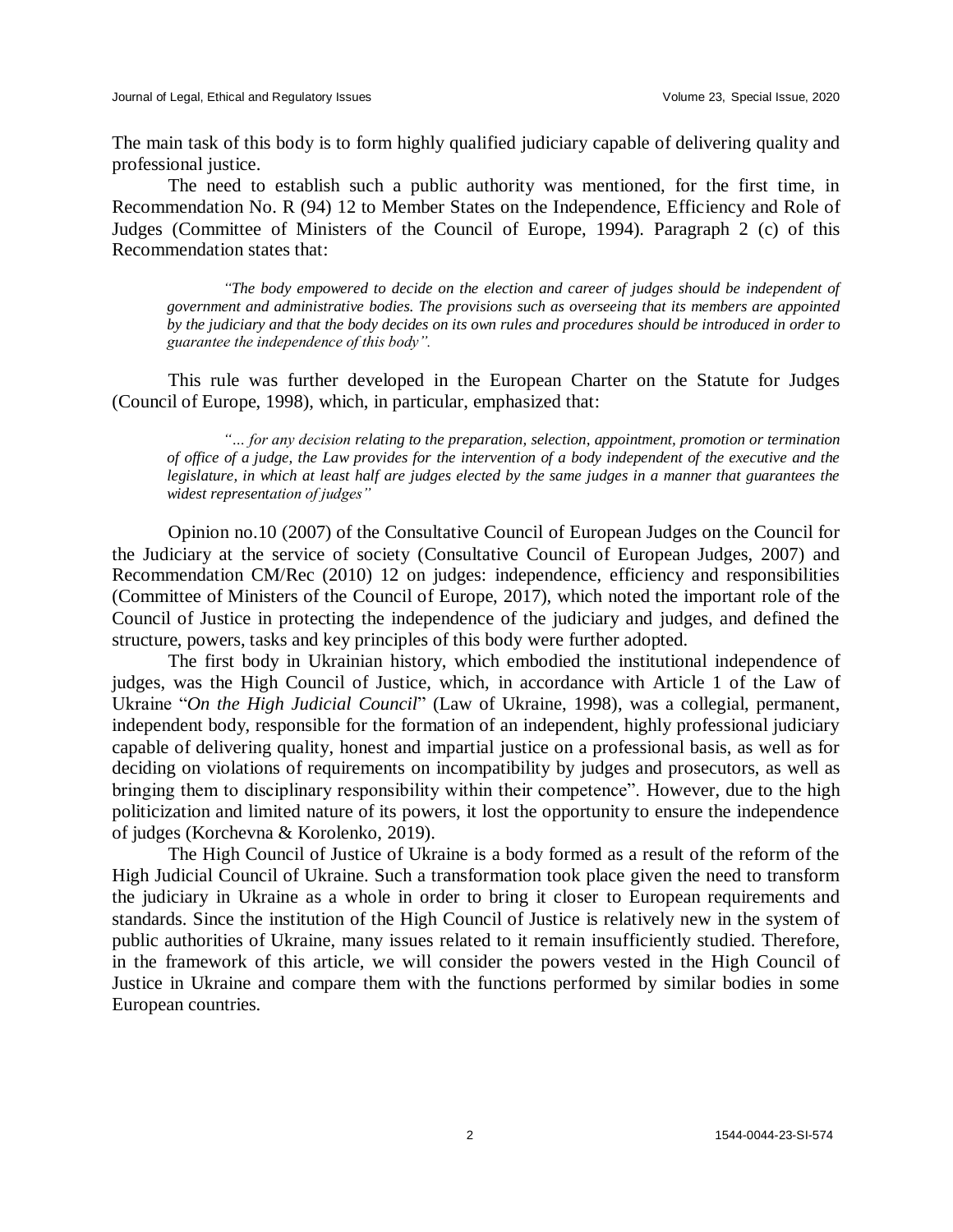#### **MATERIALS AND METHODS**

The methodological basis for the study is a set of general and special methods and means of scientific research. The method of the philosophy of law made it possible to reveal the nature of the independence of professional judges and its social significance. Historical and legal method made it possible to trace the development of legislation regulating the issue of the judiciary independence. The civilization method was used in the study of the causes and conditions that contribute to the legal and organizational improvement of the concept of judiciary independence. The application of comparative and legal method contributed to the study of the powers of the bodies, which ensure the independence of courts and judges in Ukraine and in some European countries (subsections 3.1). Legal and dogmatic method was applied to examine the regulatory basis for ensuring the authority of the bodies, which secure the independence of courts and judges in Ukraine and in some European countries. The method of formal legal logic was used for the formulation of a number of proposals for current legislation of Ukraine regulating the issue under consideration.

The study is based on the international, foreign and domestic legal acts, which ensure the independence of courts and judges in Ukraine and in some European countries as well as reinforce the authority of the High Council of Justice of Ukraine and the powers of the similar bodies of some European States, and the works of Ukrainian and foreign scientists, who have studied the issue under consideration.

#### **RESULTS AND DISCUSSION**

According to the Law of Ukraine "*On the High Council of Justice*" (Law of Ukraine, 2016), the High Council of Justice is a collegial, independent constitutional body of State power and judicial governance, which operates in Ukraine on a permanent basis to ensure the independence of the judiciary and accountability before society, formation of a virtuous and highly professional judiciary, compliance with the Constitution and laws of Ukraine, as well as professional ethics in the activities of judges and prosecutors.

The powers of the High Council of Justice are listed in Art. 131 of the Constitution of Ukraine and Art. 3 of the abovementioned Law. The main ones are:

- 1. To submit a proposal for the appointment of a judge to the position;
- 2. To make decisions regarding violations of requirements on incompatibility by a judge or prosecutor;
- 3. To consider appeals against decisions of the relevant body on bringing a judge or a prosecutor to disciplinary responsibility;
- 4. To make a decision on dismissal of a judge;
- 5. To give consent to the arrest of a judge or his (her) detention;
- 6. To make a decision on temporary suspension of a judge from justice;
- 7. To take measures to ensure the independence of judges;
- 8. To decide on the transfer of a judge from one court to another;
- 9. To decide on the termination of the resignation of a judge;
- 10. To approve the number of judges in court;
- 11. To approve the procedure for passing selection tests and the method of assessing their results, the procedure for passing the qualifying exam and the method of assessing candidates, the provisions on the competition for the vacant position of judge, the procedure and methodology of qualifying assessment, the procedure for forming and maintaining a judge's file, etc.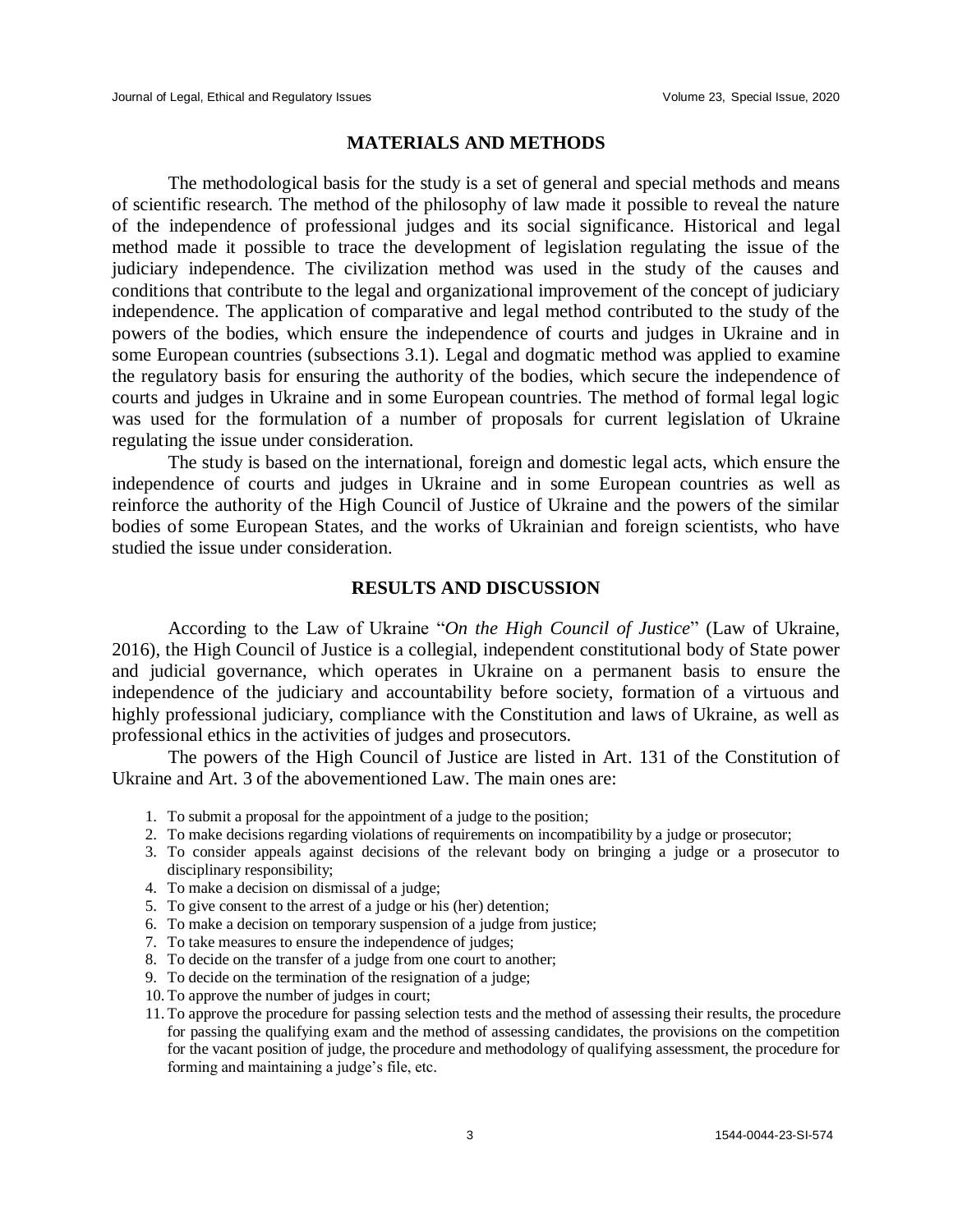The first country to establish a prototype of a supreme judicial body was France. Thus, in 1883, the Superior Council of Magistracy of France-constitutional body that has administrative functions in relation to magistracy was formed. Since then, the powers of the Superior Council of Magistracy have changed significantly several times, as well as the principles and procedure for forming its composition, but its tasks remained constant: ensuring functional independence and discipline of magistrates (Nazarov, 2005).

Nowadays, the issue of legal status and powers of the Superior Council of Magistracy is regulated by the Constitution of the French Republic. In accordance with Art. 65 of the Constitution of the French Republic (Law of French Republic, 1958), the High Council of Magistracy consists of corps (chambers):

- 1. Authorized with respect to judges;
- 2. Authorized with respect to prosecutors.

The Superior Council of Magistracy in the country has the honorary status of the guarantor of independence of the judiciary and the symbol of the unity of the judiciary. It operates in the form of open plenary sessions chaired by the First President of the Court of Cassation and consists of 8 qualified members and six magistrates. The Superior Council of Magistracy makes decisions on issues related to judicial ethics and other issues related to the functioning of the justice system in the same format, if the Minister of Justice applies to it.

Each year, the Superior Council of Magistracy publishes a report on the activities in each of its areas, in particular, develops and publishes commitments on judicial and prosecutorial ethics.

The next stage of modernization of the Superior Council's institutions took place due to constitutional changes in 2008 and the adoption of the Organic Law in 2010, which changed the procedure of presiding over the French High Council, its composition, the procedure for appointing prosecutors.

Currently the French Superior Council of Magistracy now has the power, within its competence, to nominate candidates for judges of the Court of Cassation (First President, Presidents of Chambers, Councilors, Special Advisers, Temporary Counselors, and Assistants, who prepare the decisions, First Presidents of the Court of Appeal and Presidents of tribunals (courts of first instance). The Council has the authority to conduct inspections, study cases, conduct surveys, and can initiate or withdraw proposals. With regard to other appointments, the powers in this area belong to the Minister of Justice, and the High Council of Magistracy provides its own opinions on draft proposals, which, however, are not binding on the Minister of Justice.

Similarly, the Superior Council of Magistracy provides advisory opinions on the appointment of prosecutors by the Minister of Justice of the Republic.

This body is also empowered to consider reports received from the Minister of Justice on facts requiring disciplinary proceedings against magistrates, the first presidents of the appellate courts, presidents of higher appellate tribunals, prosecutors general at appellate courts or prosecutors at higher appellate tribunals.

The competence of the Superior Council of Magistracy in relation to judges is adoption of decisions on disciplinary liability, imposition of disciplinary sanctions; the Superior Council of Magistracy acts as a court and its decisions in this part can be appealed to the State Council.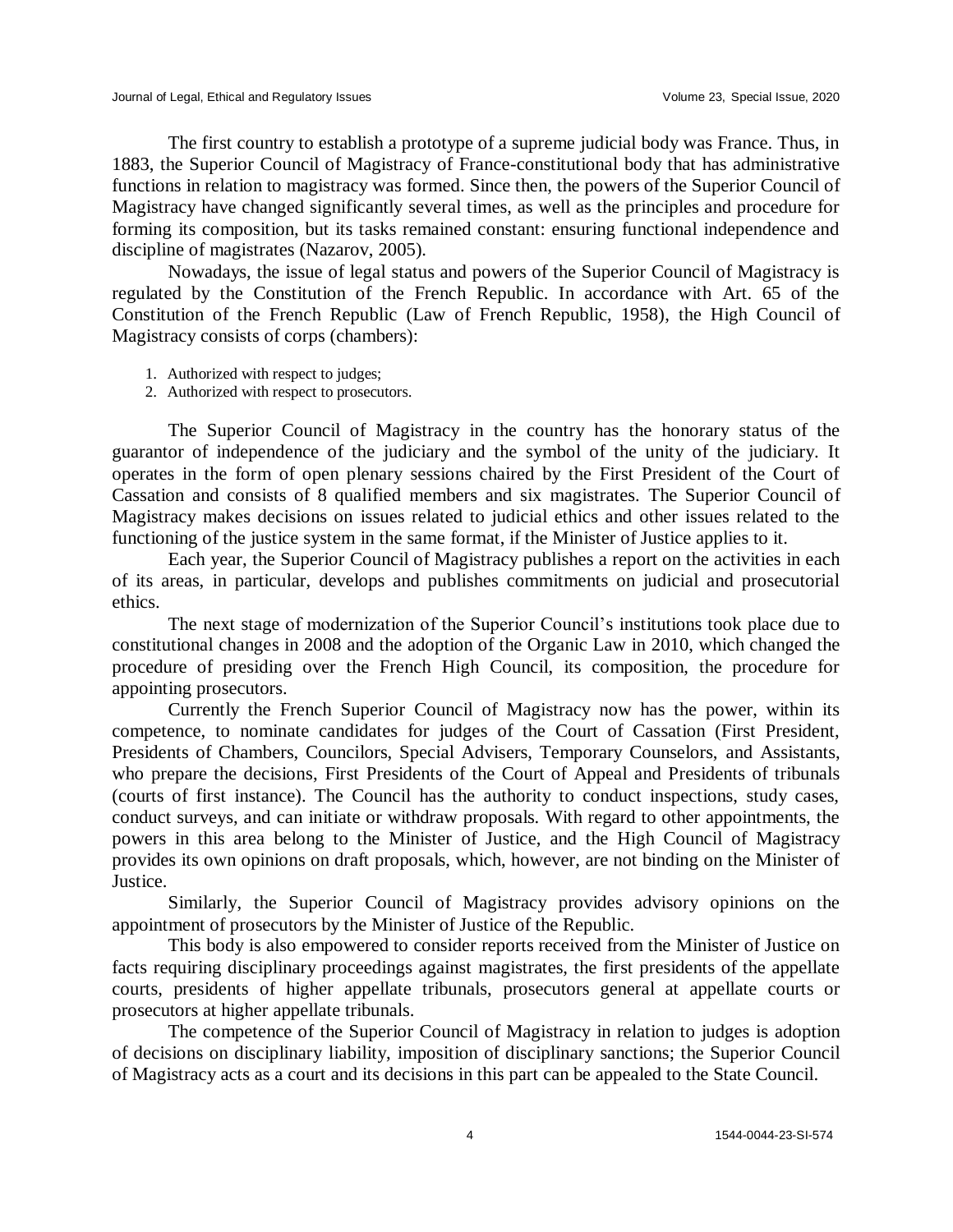The imposition of a disciplinary sanction on prosecutors belongs to the powers of the Minister of Justice, and his (her) decisions may be appealed only in respect of the excess of powers.

Besides, one of the innovations of the French Judiciary Reform of 2008 is the introduction of the possibility of the parties to proceedings to directly appeal to the Superior Council of Justice. There are three commissions that consider such appeals: two of them study claims against judges and one-against prosecutors. They consist of two magistrates and two nonmagistrates, elected by the President, who is responsible for forming the judicial or prosecutorial corpus. Due to impartiality, these members cannot participate in the meetings of the section on disciplinary liability in cases of appealing to it. The appeal of the party to proceedings cannot call into question the judge's decision. Appeals to the Superior Council of Magistracy are limited if the disciplinary misconduct was committed by the magistrate in the course of performing his (her) duties and during the court proceedings that concerned him (her).

Each year, French Superior Council of Magistracy publishes a report on each area of its activities, in particular, develops and publishes obligations on judicial and prosecutorial ethics. Leskiv (2016) considers this experience of publicity of the reports of the Superior Council of Magistracy quite positive and emphasizes that it would be appropriate to give such authority to the High Council of Justice as the highest body of judicial self-government in order to summarize the problems arising in the course functioning of lower courts for their further solution.

It should be noted that special composition of the Superior Council of Magistracy of France (5 judges and one prosecutor, one member of the Council of State appointed by the Council of State, one lawyer, and six qualified persons who do not belong to Parliament, judiciary or systems of administrative justice (appointed by the President of the Republic, the President of the National Assembly and the President of the Senate) eliminates the possibility of abuse and makes this body completely independent of both the executive and legislative branches of government. Thus, no one has the right to indicate to the members of the Superior Council of Magistracy who exactly should be appointed a judge, and, therefore, any unqualified or inexperienced person can take such an important post up. Thus, this body effectively and competently performs its main function-selects decent candidates for the post of judge.

An interesting example to consider is the High Council of Magistracy of Portugal, which is an independent, autonomous body, funded by the State budget. Its status and powers are also determined by the Basic Law of the State.

Thus, in accordance with Art. 217 of the Constitution of the Portuguese Republic (Law of the Portuguese Republic, 1976) The High Council of Magistracy appoints, approves, transfers and promotes judges of courts of general jurisdiction, administrative and tax courts , as well as performs the function of disciplinary control over them.

The exclusive prerogative of the High Council of Magistracy is the imposition of disciplinary sanctions on judges. The Inspectorate at the High Council of Magistracy checks the efficiency and quality of judges' work in the first two years after their appointment. The disciplinary sanctions imposed on judges are the following: warnings (may be oral or written, with a note in the judge's file); fine (no salary is paid from 10 to 80 days); transfer to another court with loss of 60 days of work experience; short-term termination of official duties (from 29 to 45 days with loss of service and salary); long-term termination of office (from 1 to 2 years). Unjustified delays in the consideration of the case, tactless behavior of judges with prosecutors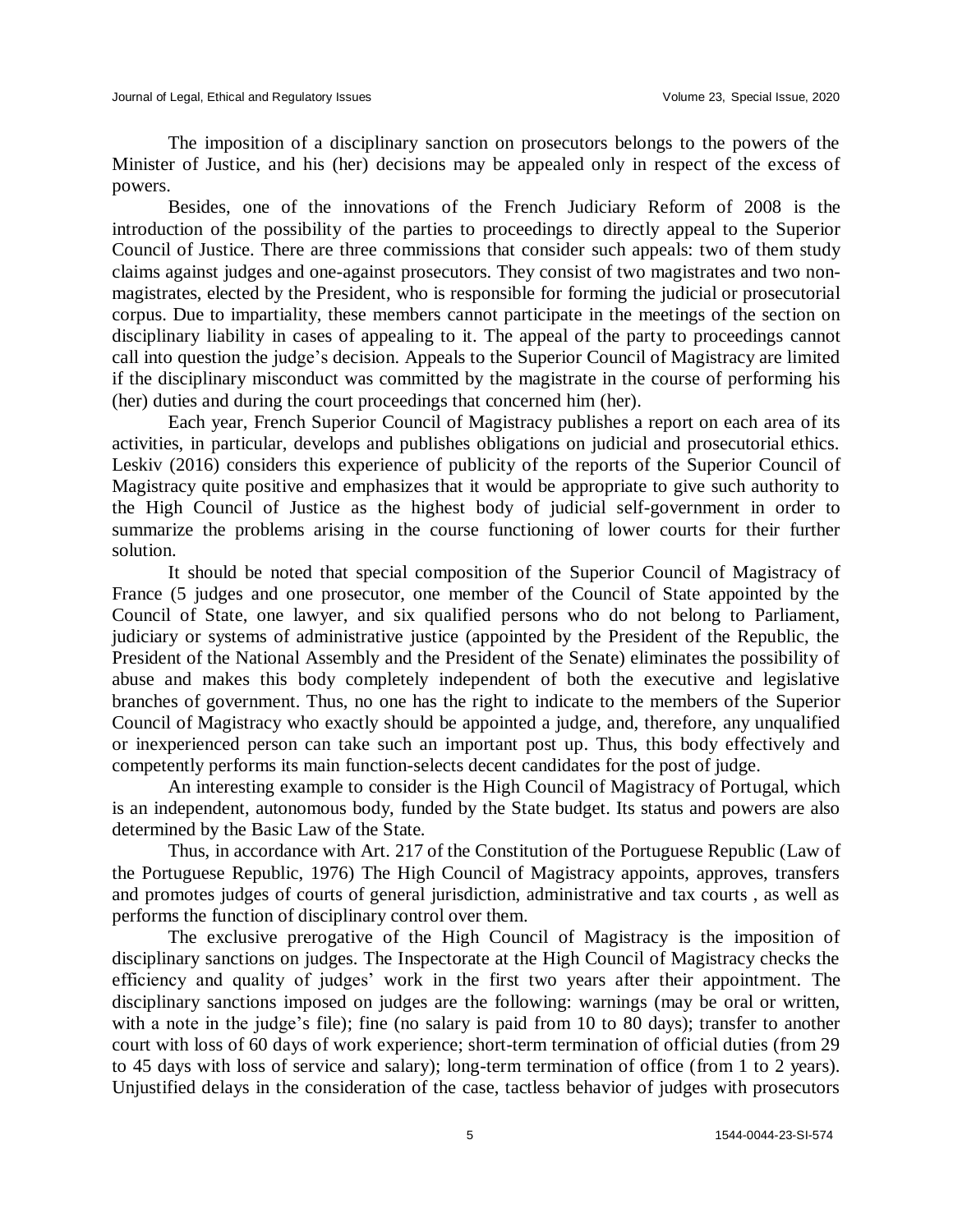and lawyers during the court hearing are among the misdemeanors for which disciplinary sanctions are most frequently imposed. A judge can appeal such a decision to the Supreme Court. In this case, the complaint is considered by three judges, including the Deputy Chairman of the Supreme Court. The Chairman, who is also the President of the High Council of Magistracy, does not take part in the consideration of these issues (Parishkura, 2010).

The experience of Portugal in conducting regular and extraordinary inspections of judges is also of a great interest. Thus, the High Council of Magistracy has an inspection consisting of 20 judges of appellate courts (inspectors can be judges of courts of the first instance who have at least 15 years of judicial experience as the exception), who are seconded to the Council for a certain period, receiving salaries at their primary work places. They are responsible for 20 different geographical regions of the country. One of them is the inspector-coordinator of the inspections.

The inspectorates provide the High Council of Magistracy with information on the work of judges and courts, primarily on the number of court proceedings, the quality of justice, the executive level and efficiency of court staff, the location of court services and the condition of premises for court officials. At the same time, they cannot influence the activity of judges or openly discuss the essence of court decisions. However, they should take measures that can improve the work of the courts and submit all materials related to the analysis of the processes conducted earlier to the judges, with the aim of improving the work of the courts, creating proper and equal working conditions for judges (Parishkura, 2010).

We believe that the High Council of Justice of Ukraine should also create a relevant service that would conduct inspections of the quality of judges' work. This type of control, in our opinion, is very effective, because it not only encourages judges to constantly improve their professional level and comply with substantive and procedural law, but also helps, so to speak, to see the mistakes and shortcomings of their work from the outside, and therefore, to avoid them in the future. In addition, the inspection collects information on the quality of judges' material support, the condition of the premises in which they work, in order to make their working conditions as comfortable as possible.

It is also worth attention that there has been a Judicial Training Center since 1979 in Portugal, the main task of which is the initial training of future judicial staff and their training. No person can become a judge without training at this Center. Curricula are developed by the Center along with the High Council of Magistracy. The Council also approves the procedure for attending classes by judges.

Appointment to the position of a judge after graduation is carried out by the High Council of Magistracy. Moreover, the presence of a candidate at a meeting of the Council is not required. When appointing judges, the High Council of Magistracy is guided by the ranking of the best students of the CPS, depending on which it decides who and what vacancy he (she) will hold.

The experience of the Republic of Poland deserves special attention. As a post-socialist State, it was able to become a full member of the EU and actually implemented the principle of autonomy of the judiciary. In Poland, the issue of ensuring the independence of judges is handled by the National Council of the Judiciary, which is a constitutional collegial body. The issue of the structure, functions and powers of the National Council of the Judiciary is regulated by the Constitution of the Republic of Poland and the Act on the National Council of the Judiciary of 12 May 2011.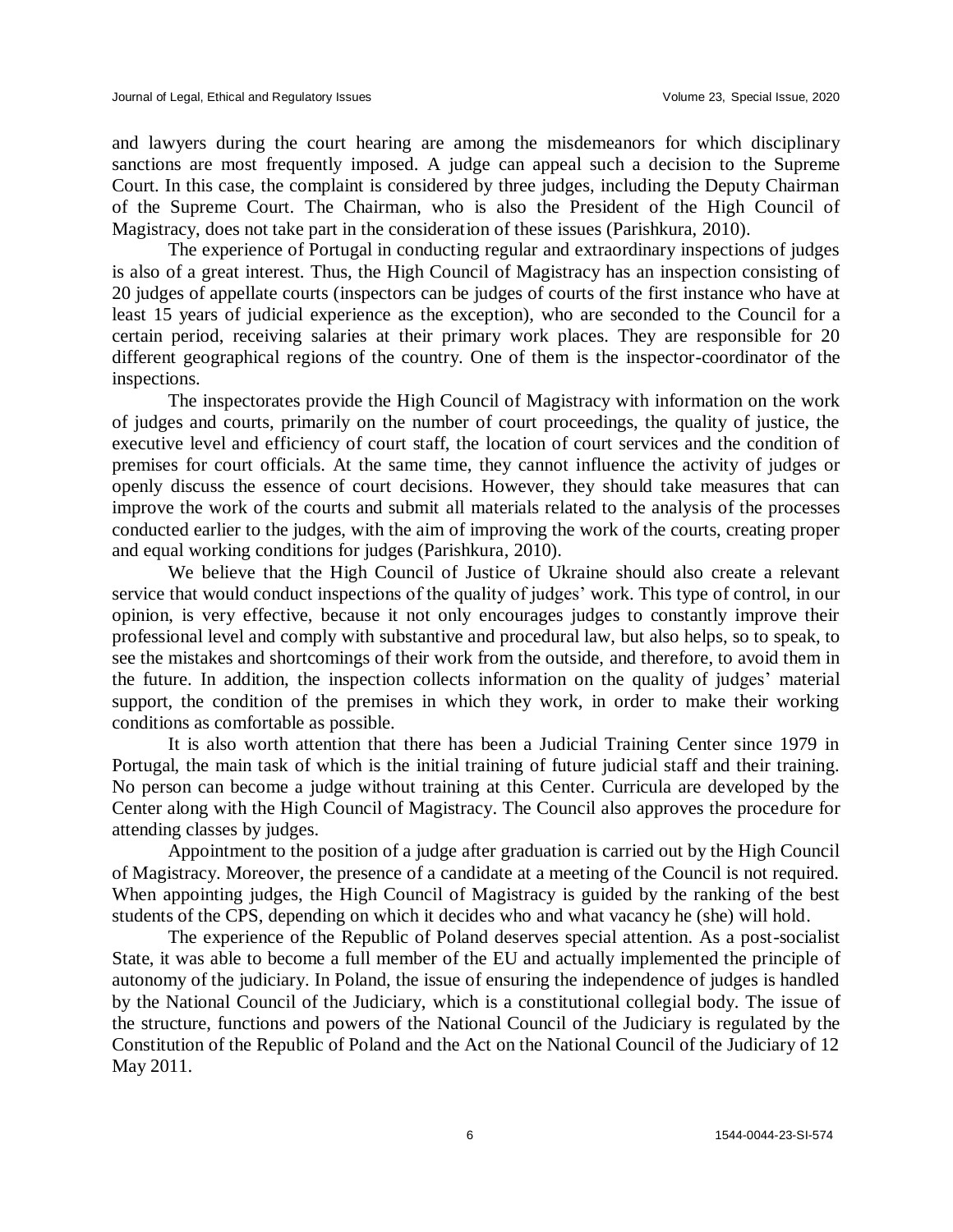Therefore, according to Article 186 of the Constitution (Law of the Republic of Poland, 1997), the main task of the National Council of the Judiciary is to guarantee the independence of courts and judges. To this end, the Council may apply to the Constitutional Tribunal for the constitutionality of normative acts related to the independence of the judiciary in the Republic directly or indirectly.

The competence of the Council, in accordance with paragraph 1 of Art. 3 The Act on the National Council of the Judiciary (National Council of the Judiciary, 2011), includes the following issues:

- 1. Examination and evaluation of the candidates for the position of judges of the Supreme Court, general courts, administrative and military courts, as well as for the position of trainee judges;
- 2. Making proposals to the President of the Republic of Poland on the appointment of judges of the Supreme Court, general courts, administrative and military courts and the appointment of trainee judges;
- 3. Approval of the principles of professional ethics of judges and trainee judges, as well as ensuring their observance;
- 4. Providing perspectives on the issues related to the judiciary, judges and trainee judges included in the agenda of the National Judicial Council by the President of the Republic of Poland, other state authorities or judicial self-government bodies;
- 5. Providing perspectives on draft laws concerning the judiciary and submitting relevant proposals;
- 6. Providing perspectives on the training program as part of the training process of judges, content, scope and methods of conducting entrance examinations for the candidates for the posts of judges;
- 7. Providing perspectives on the annual planning of training and professional education of judges, etc.

Besides, the National Council of the Judiciary of Poland performs other tasks, in particular (paragraph 2 of Article 3 of the Act):

- 1. Adopts resolutions on appeals to the Constitutional Tribunal to consider the constitutionality of regulations of the Republic of Poland related to the independence of courts and judges;
- 2. Examines applications for dismissal of judges;
- 3. Consider applications of retired judges on their return to the position, etc.
- The National Council of the Judiciary of Poland may also decide on such actions as:
- 1. Visiting the court or its structural unit;
- 2. Performing court inspection;
- 3. Performing an inspection of the professional activity of a judge or trainee judge (Article 5 of the Act).

As we can see, the National Council of the Judiciary of Poland, as well as the High Council of Magistracy of Portugal, has the right to issue instructions to inspect the activities of courts and judges to determine the quality of trial proceedings, compliance with legislation, and to identify their needs and shortcomings. Undoubtedly, this function is very important, and therefore our State must borrow this positive experience from neighboring countries.

#### **CONCLUSION**

One of the main indicators of a democratic, legal, social state is the independence and autonomy of the judiciary. The problem of judges' independence has always been and remains relevant for Ukraine; they tried to solve it at each stage of State formation by carrying out numerous reforms of the judicial system. An important step in this direction was the establishment of the High Judicial Council, which was succeeded by the High Council of Justice,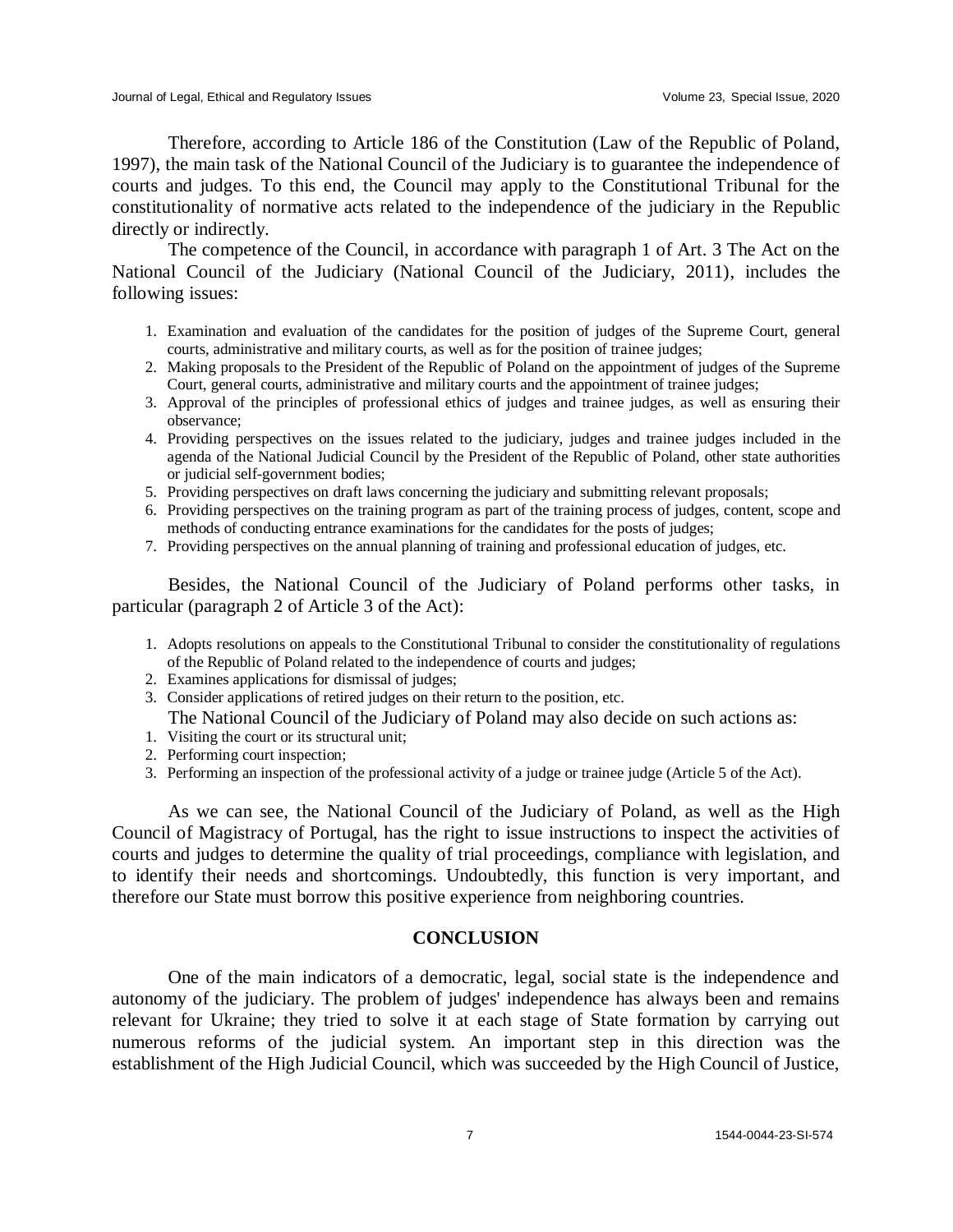designed to uphold the independence of the judiciary, select highly qualified candidates for these important positions and address other judicial issues.

In general, the structure, tasks and powers of the newly created body meet European standards, but the experience of similar bodies in Europe is measured by more than a decade, and therefore there are still some aspects of their activities that need further study and elaboration. This article is devoted to their study.

In particular, it was determined that the Superior Council of Magistracy of France is the oldest constitutional body guaranteeing the independence of judges in Europe. Noteworthy is its special structure, which consists of two corps (chambers):

- 1. Authorized in relation to judge;
- 2. Authorized in relation to prosecutors.

The competence of the Superior Council of Magistracy in relation to judges is the adoption of resolutions on disciplinary liability, the imposition of disciplinary sanctions. The imposition of a disciplinary sanction on prosecutors belongs to the powers of the Minister of Justice, and his (her) decisions may be appealed only in respect of the excess of powers. In addition, one of the innovations is the introduction of the possibility of direct appeal to the High Council of Justice of the participants in the trial. There are three commissions that consider appeals. Two of them are studying appeals against judges and one-against prosecutors.

The experience of Portugal is also of great interest. There is an inspectorate under the High Council of Magistracy of this country, which on behalf of the Council is authorized to conduct regular and extraordinary inspections of judges and courts, during which information is collected on the number of trials conducted during the period covered by the inspection, the quality of justice, executive level and efficiency of the court staff, etc.

Similar inspections are carried out by the National Council of the Judiciary of Poland, the main purpose of which is to inspect the professional activities of a judge or trainee judge. This type of control, in our opinion, is very effective, and therefore our State should borrow this positive experience from neighboring countries.

In addition, the experience of Portugal in training future judges and training of active ones in special training center, the curricula of which are developed by the center along with the High Council of Magistracy, is noteworthy. The Council also approves the procedure for attending classes by judges.

#### **REFERENCES**

- Committee of Ministers of the Council of Europe. (1994). *Recommendation no. R (94) 12 of the Committee of Ministers to Member States on the independence, efficiency and role of judges*. Retrieved October 01, 2020 from https://www.barobirlik.org.tr/dosyalar/duyurular/hsykkanunteklifi/recR(94)12e.pdf
- Committee of Ministers of the Council of Europe. (2010). Recommendation CM / Rec (2010) 12 on judges: independence, efficiency and responsibilities, adopted on November 17, 2010. Retrieved October 01, 2020 from https://rm.coe.int/cmrec-2010-12-on-independence-efficiency-responsibilites-of-judges/16809f007d
- Consultative Council of European Judges. (2007). *Opinion no.10 (2007) to the attention of the Committee of Ministers of the Council of Europe on the Council for the Judiciary at the service of society, adopted by the CCJE at its 8th meeting (Strasbourg, 21–23 November 2007).* Retrieved October 01, 2020 from https://rm.coe.int/168074779b